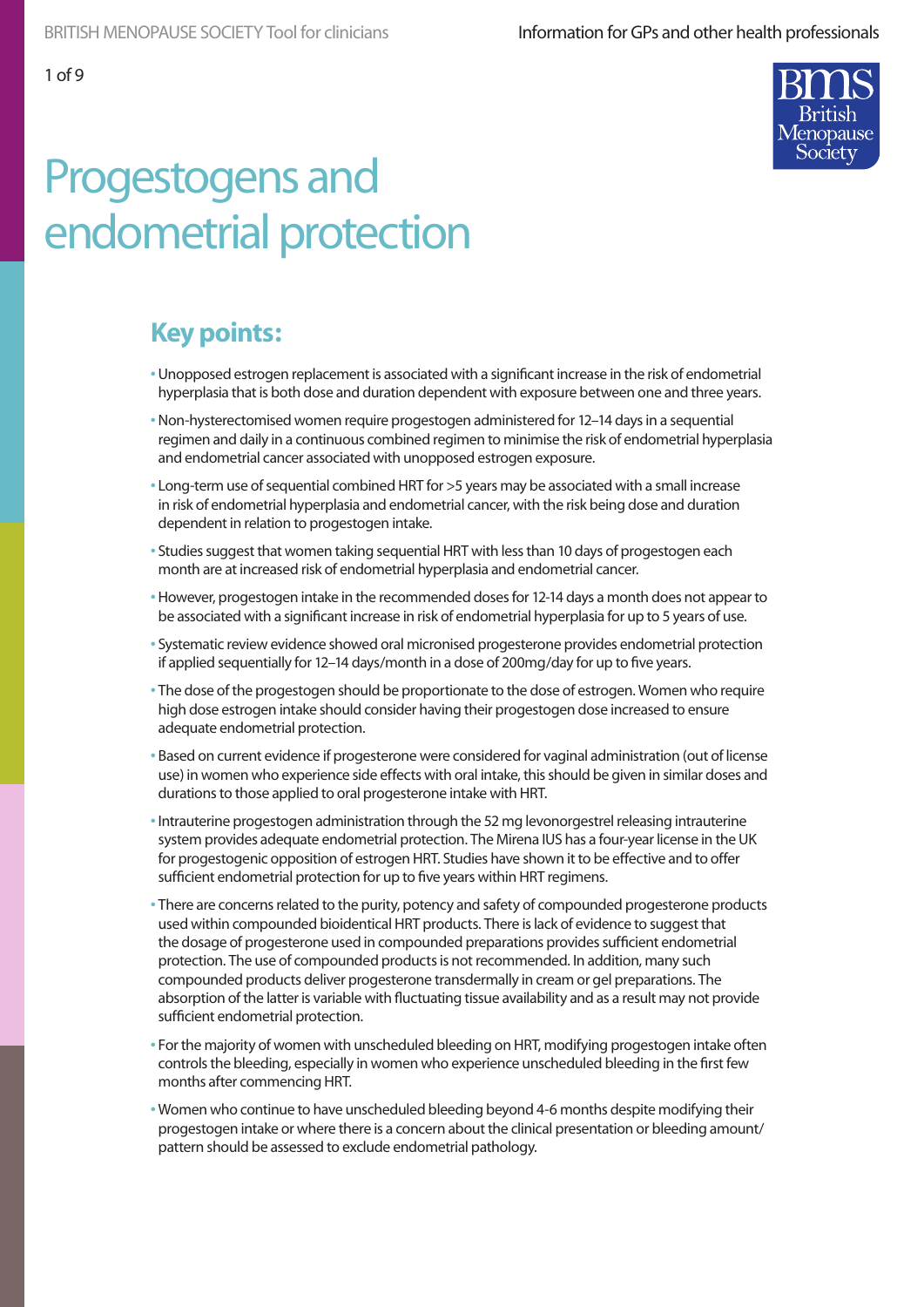2 of 9

# **Introduction**

Progestogen administration is required to oppose naturally produced or administered estrogens to provide endometrial protection. Within HRT regimens, this should be delivered for at least the same duration as that produced during the luteal phase of the monthly cycle and in the recommended doses to protect against the risk of endometrial hyperplasia and endometrial cancer.<sup>1-3</sup>

This includes progestogens administered for 12–14 days a month in sequential regimens and continuous daily intake in continuous combined HRT regimens. Studies have shown that shorter durations and lower doses of progestogen intake are likely to be associated with an increased risk of breakthrough bleeding, endometrial hyperplasia and endometrial cancer.

For the majority of women with unscheduled bleeding on HRT, modifying progestogen intake would often control the bleeding especially in women who experience unscheduled bleeding in the first few months after commencing HRT. However, women who continue to have unscheduled bleeding beyond 4-6 months despite modifying their progestogen intake or where there is a concern about the clinical presentation or bleeding amount/pattern should be assessed to exclude endometrial pathology.4

# **Rationale for progestogen administration**

The rationale for progestogen administration is to oppose and provide endometrial protection in all situations where estrogens are naturally produced or administered. A progestogen is required for at least the same duration as that produced during the luteal phase of the monthly cycle.

Non-hysterectomised women require progestogen administered for 12–14 days in sequential HRT regimens and daily in continuous combined HRT regimens to minimise the risk of endometrial hyperplasia and endometrial cancer associated with unopposed estrogen exposure.

Several studies in the 1970s reported an increased risk of endometrial hyperplasia and endometrial cancer with unopposed estrogen exposure.<sup>5-10</sup> These findings were subsequently confirmed in a large RCT in the 1990s, Postmenopausal Estrogen/Progestin Interventions (PEPI) trial. PEPI included 596 postmenopausal women who were randomised in equal numbers to the following five groups: (1) placebo; (2) conjugated equine estrogen, 0.625 mg/day; (3) conjugated equine estrogen 0.625 mg/ day plus cyclic medroxyprogesterone acetate, 10 mg/day for 12 days a month; (4) conjugated equine estrogen, 0.625 mg/day plus continuous medroxyprogesterone acetate, 2.5 mg /day continuously; or (5) conjugated equine estrogen, 0.625 mg/day plus cyclic micronised progesterone, 200 mg/day for 12 days/month. Unopposed estrogen was associated with a substantially increased risk of endometrial hyperplasia compared with placebo [simple, complex or atypical hyperplasia RR 37.0; 95% CI 9.3-147.3]. The rate of endometrial hyperplasia with unopposed estrogen was 20% in the first year and 62% after  $3$  years.<sup>1</sup>

In addition, a Cochrane review showed that unopposed estrogen replacement is associated with a significant increase in the risk of endometrial hyperplasia that is both dose and duration dependent with exposure between one and three years.<sup>11</sup>

However, there was no significant difference in the risk of endometrial hyperplasia for any of the other groups that received progestogen compared with placebo. Micronised progesterone and medroxyprogesterone acetate were equivalent in providing endometrial protection.<sup>11</sup>

Progestogen intake is recommended with HRT in non-hysterectomised women in a sequential regimen in peri-menopausal women and continuous combined regimen regimens in postmenopausal women. Clinical evidence has demonstrated that continuous combined HRT provides more effective endometrial protection than sequential HRT. 2, 12-17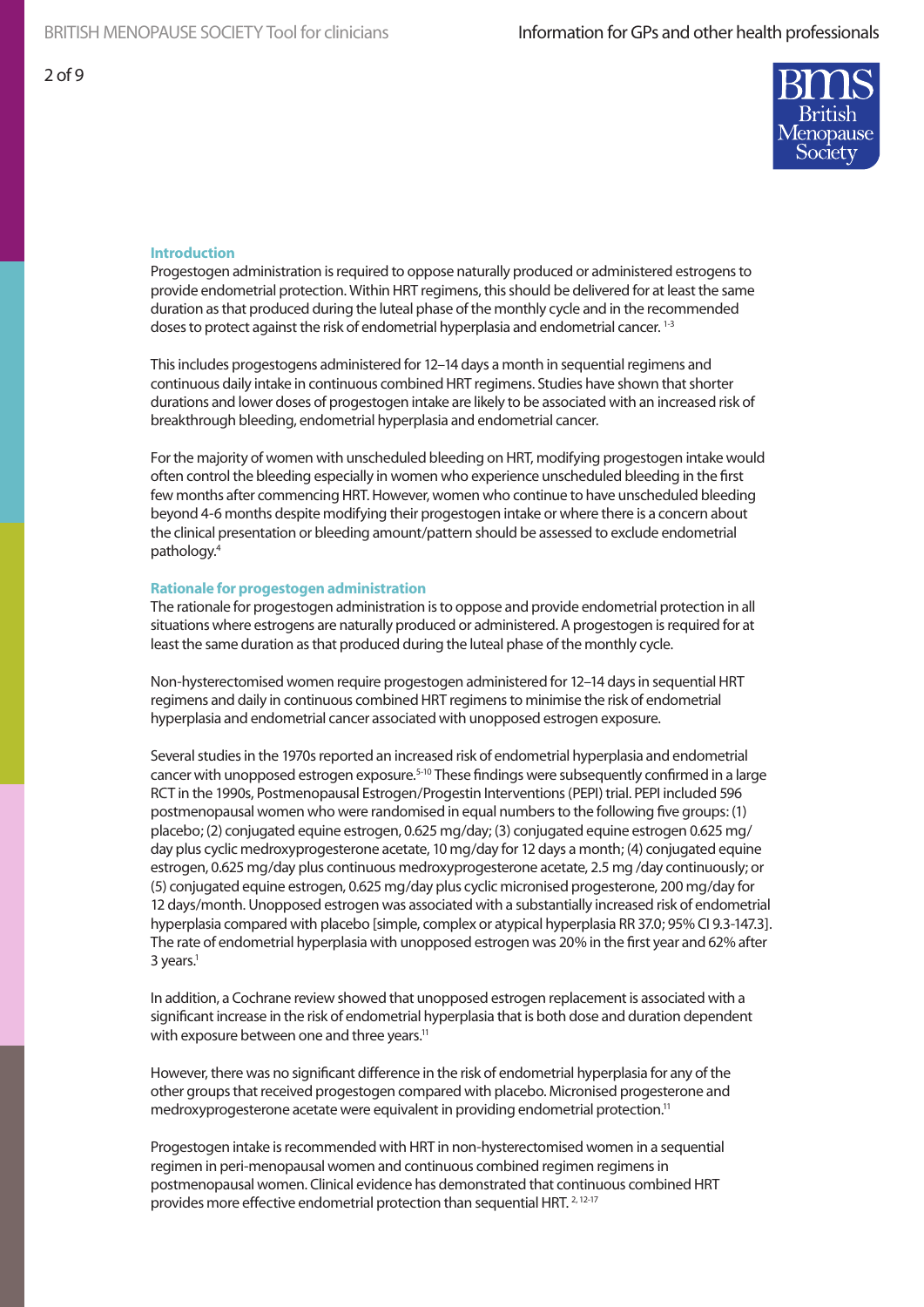Long-term use of sequential combined HRT for more than five years may be associated with a small increase in risk of endometrial hyperplasia and endometrial cancer, with the risk being dose and duration dependent in relation to progestogen intake. Studies have suggested that women taking sequential HRT regimens with less than 10 days of progestogen each month are at increased risk of endometrial hyperplasia and endometrial cancer.<sup>2-3</sup>

A systematic review by Stute et al. (2016) assessed the impact of micronised progesterone on the endometrium. Forty studies were included in the systematic review and it concluded that oral micronised progesterone provides endometrial protection if applied sequentially for 12–14 days/ month in a dose of 200mg/day for up to five years.<sup>18</sup>

Based on current evidence, progestogen intake in non-hysterectomised women taking sequential HRT is recommended for 12–14 days a month. If the last menstrual period occurred less than one year (or less than two years in women with POI/early menopause) prior to starting HRT, a sequential combined regimen should be started [i.e. continuous estrogen with progestogen for 12–14 days per month].2 This can be taken on days 15-26 of the cycle or for practicality it can be taken on days 1-12 of each calendar month.

After a minimum of one year of HRT, women who wish to avoid a monthly withdrawal bleed may attempt a switch to a continuous combined regimen which aims to give bleed-free HRT – this will also minimise the risk of endometrial hyperplasia. The timing of switching from sequential to continuous combined HRT should be considered in relation to the woman's age and the frequency of her menstrual cycles (prior to commencing HRT). Women under the age of 50 who had shorter durations of amenorrhoea before starting HRT are likely to need to continue on sequential intake for a longer duration before switching to continuous combined HRT intake.

# **Progestogen doses within HRT regimens**

Based on Cochrane evidence, the suggested dose of progestogen given in a continuous combined HRT regimen would be a minimum of 0.5 mg/day of norethisterone or 2.5 mg/day of medroxyprogesterone acetate. For low-dose sequential regimens norethisterone a minimum of 1mg/day given for 10 days a month, oral micronised progesterone 200 mg/day for 12 days a month, medroxyprogesterone acetate 10 mg/day for 10–14 days a month or dydrogesterone 10 mg/day for 14 days a month would be suitable options.<sup>11</sup>

The dose of the progestogen should be proportionate to the dose of estrogen. While no data is currently available on the endometrial effects of high doses of estrogen and the optimal dose of oral or vaginal progestogen in this context, women who require high dose estrogen intake should consider having their progestogen dose increased to ensure adequate endometrial protection (e.g. micronised progesterone 300 mg for 12 days a month instead of 200 mg in cyclical HRT regimens or 200 mg daily on a continuous basis instead of 100 mg in continuous combined HRT regimens).

Studies have shown that continuous combined HRT is unlikely to increase the risk of endometrial cancer. The WHI estrogen and progestogen study reported a neutral effect on the risk of endometrial cancer with HRT compared to placebo during the intervention phase after five years of usage of HRT (HR 0.83; 95% CI 0.49–1.40). However, a significant reduction was noted with combined estrogen and progestogen intake compared to placebo in the post-intervention phase (HR 0.58; 95% CI 0.40–0.86) and with long term cumulative follow-up (HR 0.67; 95% CI 0.49– 0.91).17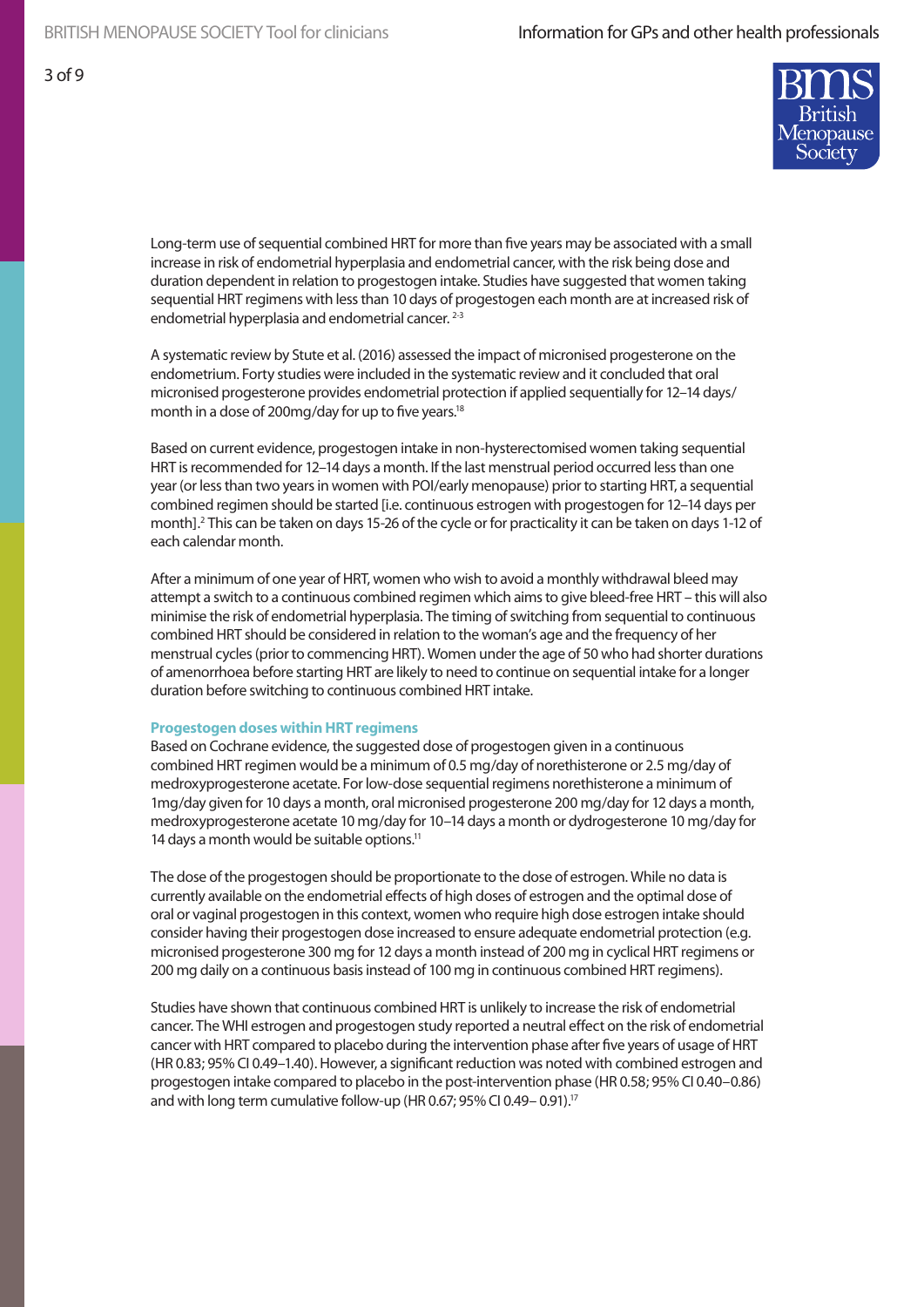

# **Vaginal administration of progesterone within HRT regimens**

Micronised progesterone can be also administered through the vaginal route although there is limited evidence assessing the efficacy and the optimal regimen of vaginal progesterone administration in the context of HRT. In the UK, vaginal micronised progesterone preparations that offer the doses commonly used within HRT include 100 mg vaginal progesterone tablets (Lutigest) and 200 mg vaginal pessaries (Utrogestan or Cyclogest). The latter combinations are not licensed for use as HRT but can be used off-license to provide the progestogen component of HRT in women who experience progestogenic side-effects with oral intake. In addition, in women who do not tolerate oral progesterone intake, vaginal administration of oral micronised progesterone preparations (Utrogestan 100 mg capsules licences for oral use) can be considered on exceptional basis. This will be off-license of the products and there is no available evidence on the absorption kinetics of progesterone preparations intended for oral intake when administered vaginally. Such intake should follow the same doses recommended with oral intake.

In an RCT that included 100 women for a duration of 12 months, all women received transdermal estradiol in a dose of 50 micrograms patches and were randomised into four groups that assessed sequential intake of micronised progesterone from days 14-25 of a 28-day cycle. Two groups received oral micronised progesterone (in doses of 100 and 200 mg) and two groups received vaginal micronised progesterone (in similar doses of 100 and 200 mg). No significant differences were noted in endometrial thickness between the groups. However, the study did not assess endometrial histology and outcomes were assessed based on endometrial thickness assessed by transvaginal pelvic ultrasound. 19

Stute et al. 2016 reported a systematic review on the impact of micronised progesterone on the endometrium. The authors suggested that estrogens with sequential micronised progesterone (4% corresponding to 45 mg/day for 10 days per month) or intermittent (100 mg every other day) for up to 3–5 years may be safe (off-label use). The authors acknowledged that there was lack of sufficient data regarding optimal vaginal administration within HRT to guide practice.18

However, more recently, a publication from the Early versus Late Intervention Trial with Estradiol (ELITE) showed that lower dose vaginal intake of progesterone resulted in a substantially higher rate of endometrial hyperplasia. This randomised double-blinded placebo-controlled trial, reported on the effect of oral estradiol plus vaginal progesterone against placebo on endometrial thickness, endometrial biopsy pathology, cervical cytology and total cancer incidence among healthy postmenopausal women.20

The study only included original ELITE participants with an intact uterus, who were randomised to either daily oral estradiol 1 mg/day with 4% vaginal micronised gel 45 mg/day for 10 days each month or placebo. Participants were assessed at baseline and annually during a median follow-up of 4.8 years.

Over up to 80 months of follow-up, participants randomised to oral estradiol plus vaginal progesterone had progressive and statistically significant increases in endometrial thickness (p<0.001), underwent more endometrial biopsies (RR 2.11; 95% CI 1.65-2.69) and had a substantially higher rate of endometrial hyperplasia on endometrial biopsy (RR 15.9; 95% CI 0.97-260.7) compared with the placebo group. The authors concluded that 10 days of vaginal progesterone 45 mg/day is insufficient to completely oppose the effect of oral estradiol 1 mg/day on the endometrium.<sup>20</sup>

More evidence in adequately powered studies is required to assess the optimal dose and duration of vaginal progesterone intake to provide optimal endometrial protection within HRT regimens.

Based on current evidence if progesterone was considered for vaginal administration (out of license use) in women who experience side effects with oral intake, this should ordinarily be given in similar doses and durations as suggested for oral progesterone intake with HRT.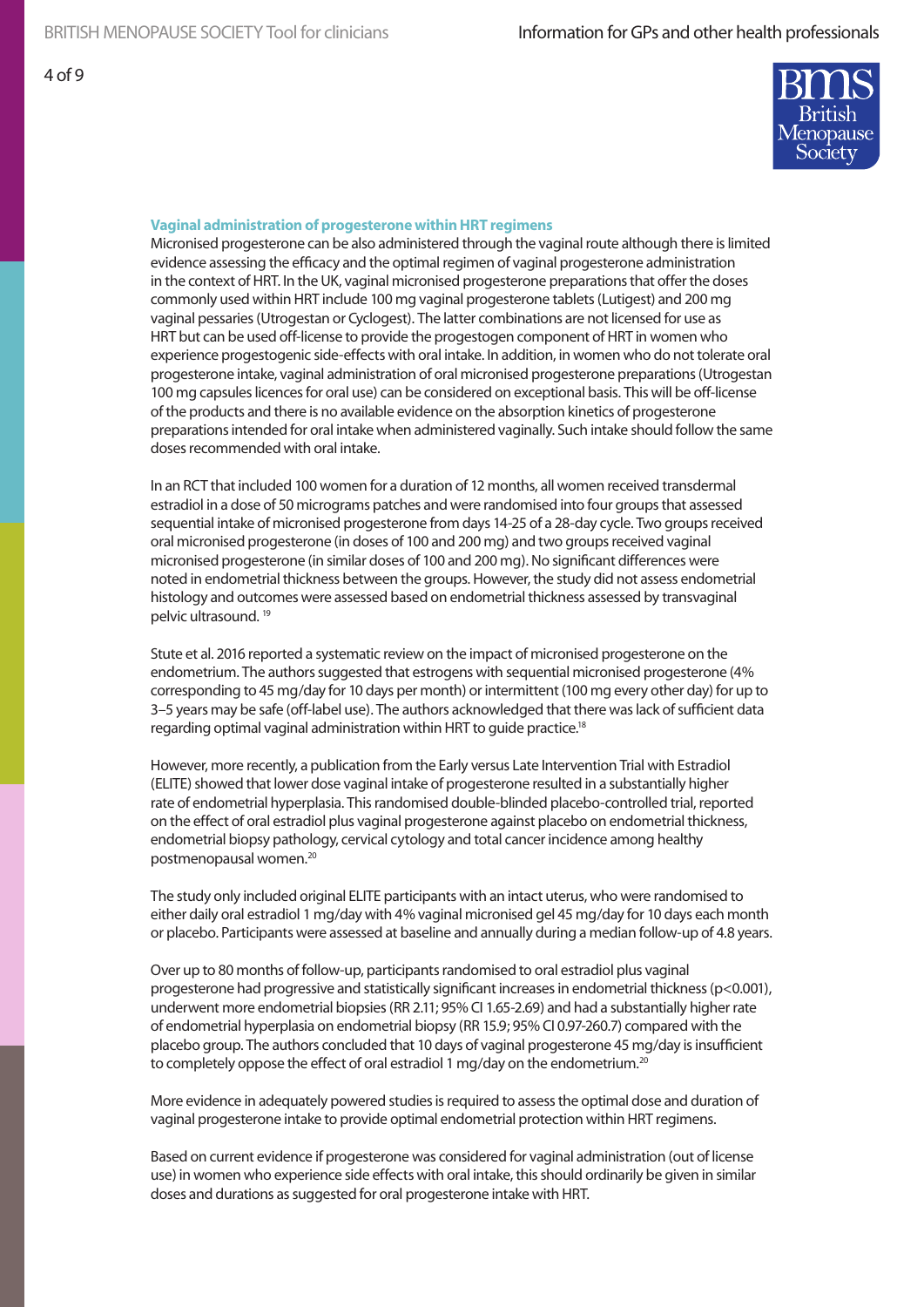# **Transdermal administration of progesterone within HRT regimens**

Micronised progesterone has variable transdermal absorption and is unlikely to provide sufficient estrogen opposition. A systematic review by Stute et al. (2016) concluded that transdermal micronised progesterone does not provide sufficient endometrial protection. Based on current evidence progesterone within HRT regimens should not be administered transdermally, as this is unlikely to provide sufficient endometrial protection.18

# **Intrauterine progestogen administration**

Intrauterine progestogen administration through 52 mg levonorgestrel releasing intrauterine system provides adequate endometrial protection in women receiving estrogen therapy. Only one product containing levonorgestrel 52 mg (the Mirena IUS) is licensed for progestogenic opposition of estrogen within HRT and has a four-year license in the UK. Studies have shown it to be effective and to offer sufficient endometrial protection up to five years within HRT regimens. As a result, it is common and safe practice to use the 52 mg levonorgestrel intrauterine system for five years within HRT regimens (out with its manufacturer's license). There is lack of evidence to guide practice regarding the efficacy of lower dose progestogen (e.g. 13.5 mg and 19.5 mg) releasing intrauterine devices. If lower dose progestogen releasing intrauterine devices are used as contraception in women receiving HRT, it would be recommended to add further progestogen (e.g. Utrogestan 100 mg daily or 200 mg for 12 days a month) to provide adequate endometrial protection.<sup>21-24</sup>

#### **Progesterones within compounded bioidentical hormones - clinical safety concerns**

Progesterones within compounded bioidentical hormone replacement therapies are manufactured as creams, lozenges and vaginal preparations by 'Specialist Pharmacies'. These do not follow the same regulatory pathways as conventional regulated HRT products and have not been scientifically evaluated in controlled randomised clinical trials for effectiveness and safety against placebo or conventional HRT. The use of such compounded products is not recommended.<sup>2,25</sup>

There are concerns related to the purity, potency and safety of compounded products and there is a lack of evidence to suggest that the dosage of progesterone used in compounded preparations provides sufficient endometrial protection. In addition, many such compounded products deliver progesterone transdermally in cream or gel preparations. The absorption of the latter is variable with fluctuating tissue availability and as a result may not provide sufficient endometrial protection.<sup>2,25</sup>

# **HRT in women with subtotal hysterectomy**

There is limited evidence to guide practice in relation to the role or need for progestogen replacement in women who have had subtotal hysterectomy. It is common practice to consider sequential progestogens for up to 3 months, and if no bleeding is noted with this, to consider it unlikely that residual endometrium is present and estrogen only HRT can be considered to be sufficient. Ongoing progestogen intake should be considered if there are concerns that the remnant cervical stump may contain residual endometrial tissue in women who experience cyclical bleeding with sequential HRT.<sup>26</sup>

#### **HRT in women with endometriosis**

Continuous combined HRT regimens should be considered in women following hysterectomy for severe endometriosis to prevent reactivation of residual disease and to potentially prevent malignant transformation of residual deposits. However, there is limited evidence available on this to guide clinical practice.27,28

# **HRT in women with endometrial ablation**

Combined HRT regimens (sequential or continuous combined) should be used in women who have undergone endometrial ablation who wish to take HRT.29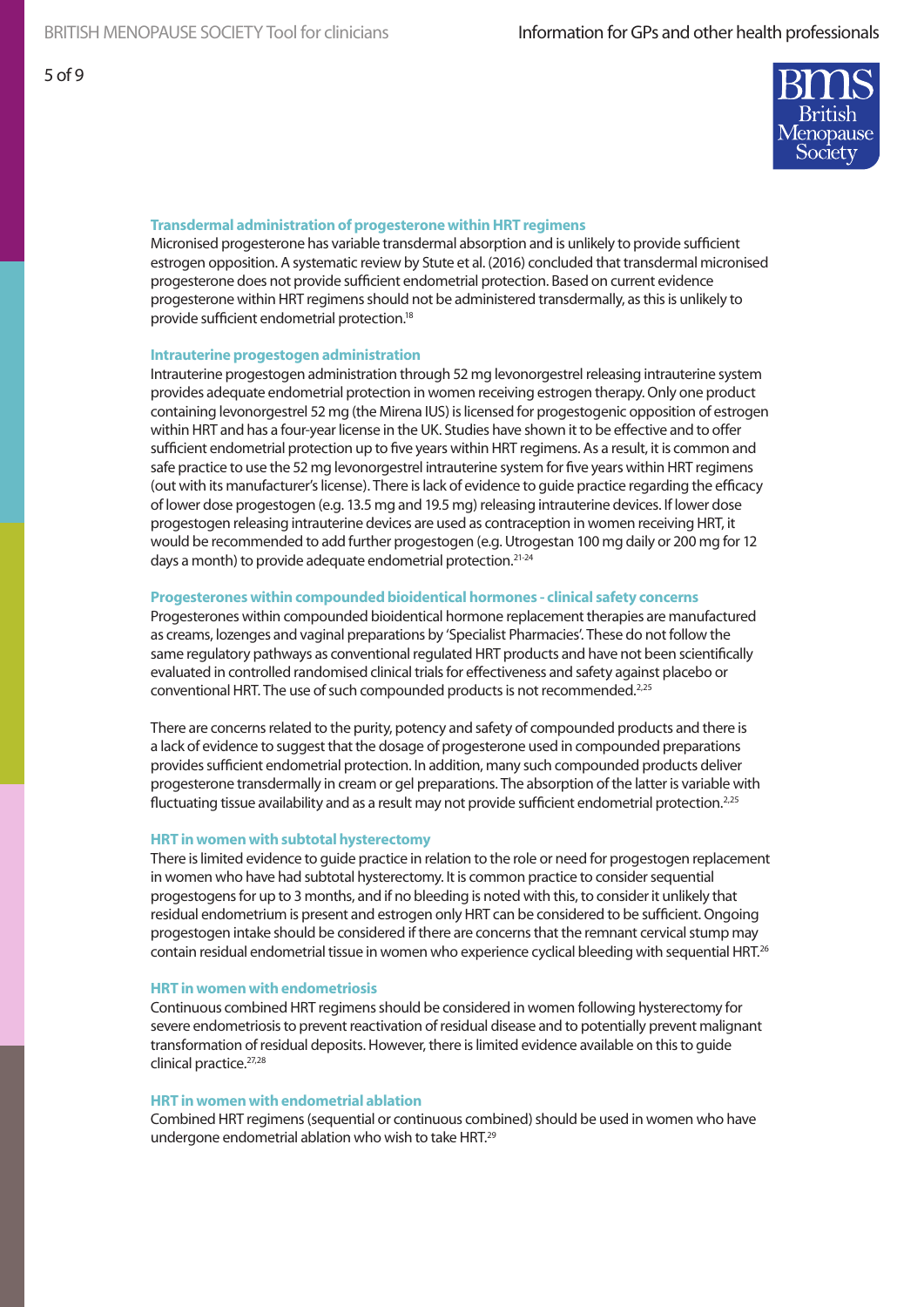

# **Unscheduled bleeding on HRT**

Women who continue to have unscheduled bleeding beyond 4-6 months despite modifying their progestogen intake or where there is a concern about the clinical presentation or bleeding amount/ pattern should have a transvaginal ultrasound scan assessment of the endometrial cavity and an endometrial biopsy where appropriate. Consideration should also be given to assessment of the endometrial cavity by hysteroscopy where clinically indicated or in cases with persistent bleeding and an endometrial biopsy obtained to assess for and exclude endometrial pathology.<sup>2, 30-32</sup>

The risk of endometrial cancer in women with unscheduled bleeding on HRT is significantly lower than that with postmenopausal bleeding in women not on HRT especially in women who had not been experiencing bleeding before commencing HRT. 4

For the majority of women with unscheduled bleeding on HRT, modifying progestogen intake often controls the bleeding especially in women who experience unscheduled bleeding in the first few months after commencing HRT.<sup>2</sup>

# Progestogen intake could be modified as follows:

For cyclical HRT regimens, the dose of progestogen could be increased (e.g. micronised progesterone 300 mg for 12 days a month instead of 200 mg, or switch to a different progestogen) or increase duration of progestogen intake (can take progestogen for 14 days a month or for 21 days out of a 28 day HRT intake cycle).

For continuous combined HRT regimens, the dose of progestogen could be increased (e.g. increase micronised progesterone daily dose from 100 mg to 200 mg daily on continuous basis, or switch to a different progestogen), particularly when combined with higher dose estrogenic regimens.

Those on continuous combined HRT regimens that contain a progestogen in a combined preparation or have the levonorgestrel intrauterine system, could have micronised progesterone/ medroxyprogesterone acetate or norethisterone added to their HRT regimen. If breakthrough bleeding occurs following the switch to continuous combined HRT and does not settle after three to six months, then the woman can be switched back to a sequential regimen for at least another year.

If women continue to experience ongoing unscheduled bleeding with continuous combined HRT, the HRT regimen could be changed to a cyclical intake of progestogen.

Unscheduled bleeding is higher with continuous combined HRT regimens compared to that with sequential regimens. In addition, with continuous combined regimens, oral continuous combined preparations maybe associated with less breakthrough bleeding compared with transdermal preparations.

# **Progestogens in HRT: preparations and recommended doses**

# **Micronised progesterone**

200 mg orally 12 days/cycle (cyclical) 100 mg PO daily (continuous combined) Preparations: Utrogestan: 100 mg oral capsule, 200 mg vaginal pessary, Cyclogest 200 mg vaginal pessary, Lutigest 100 mg vaginal pessary

# **Dydrogesterone**

10 mg for 12-14 days a month (cyclical) 5 mg a day (continuous combined) 2.5 mg a day (low dose continuous combined)

# **Medroxyprogesterone acetate (MPA)**

10 mg for 12 days a month (cyclical) 2.5 mg a day (continuous combined)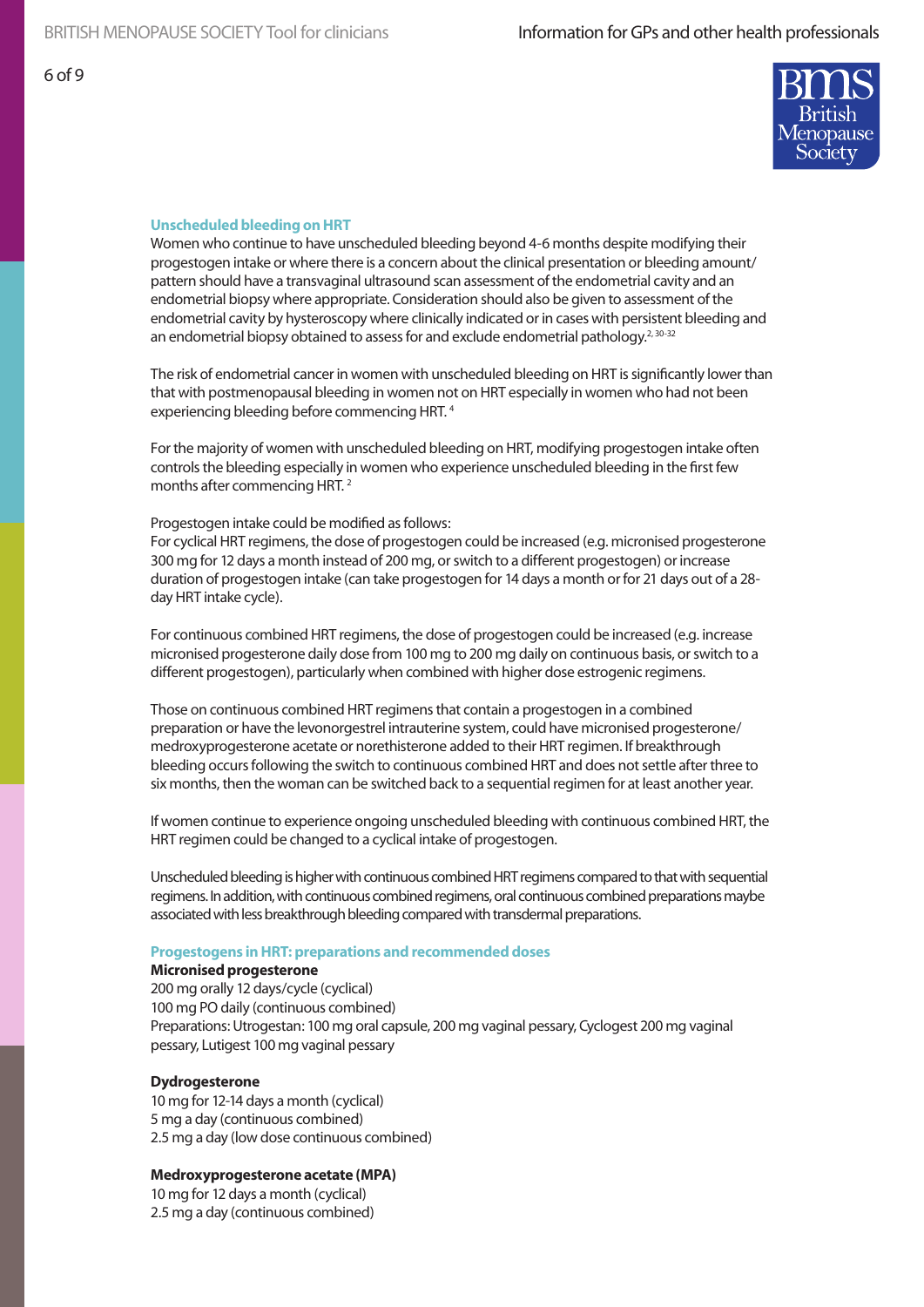# **Norethisterone**

5 mg for 12 days a month (cyclical) [given that no smaller (1-2 mg) dose stand-alone norethisterone preparations are available in the UK]

0.5-1 mg a day (continuous combined)

- *Off license use of norethisterone in progestogen only contraceptive pills (e.g. Noriday 3 x tablets of 350 micrograms a day, will provide 1.05 mg of norethisterone) may be considered as an equivalent alternative.*
- *Earlier studies have reported that desogestrel 150 micrograms is effective as the progestogen component of HRT with no increase in the risk of endometrial hyperplasia.*33-34 *There is lack of evidence on the use of desogestrel 75 micrograms as the progestogen component of HRT. If desogestrel 75 micrograms is used as contraception in women receiving HRT, it would be recommended to add further progestogen (e.g. Utrogestan 100 mg daily or 200 mg for 12 days a month) to provide adequate endometrial protection.*

# **Levonorgestrel IUS**

Can be used for 5 years (Mirena IUS has a license for 4 years in the UK).

# **NOTE the clinical safety concern regarding progesterones within compounded bioidentical hormones**

There are concerns related to the purity, potency and safety of compounded products and there is lack of evidence to suggest that the dosage of progesterone used in compounded preparations provides sufficient endometrial protection. The use of such compounded products is not recommended.

# **References**

- 1 The Writing Group for the PEPI Trial. Effects of hormone replacement therapy on en-dometrial histology in postmenopausal women. The Postmenopausal Estro-gen/Progestin Interventions (PEPI) Trial. JAMA. 1996 Feb 7;275(5):370-5. doi: 10.1001/jama.1996.03530290040035. PMID: 8569016.
- 2 Hamoda H, Panay N, Pedder H, Arya R, Savvas M. The British Menopause Society & Women's Health Concern 2020 recommendations on hormone replacement therapy in menopausal women. Post Reprod Health. 2020 Dec;26(4):181-209. doi: 10.1177/2053369120957514. Epub 2020 Oct 12. PMID: 33045914.
- 3 Gompel A. Progesterone and endometrial cancer. Best Pract Res Clin Obstet Gynaecol. 2020 Nov;69:95-107. doi: 10.1016/j.bpobgyn.2020.05.003. Epub 2020 Jun 9. PMID: 32732107.
- 4 Abdullahi Idle S and Hamoda H (2019) Outcomes of endometrial assessment in women with unscheduled bleeding on hormone replacement therapy. Post Reproductive Health 25(2): 95–99.
- 5 Smith DC, Prentice R, Thompson DJ, Herrmann WL. Association of exogenous estrogen and endometrial carcinoma. N Engl J Med. 1975 Dec 4;293(23):1164-7. doi: 10.1056/ NEJM197512042932302. PMID: 1186789.
- 6 Ziel HK, Finkle WD. Increased risk of endometrial carcinoma among users of conjugated estrogens. N Engl J Med. 1975 Dec 4;293(23):1167-70. doi: 10.1056/NEJM197512042932303. PMID: 171569.
- 7 Mack TM, Pike MC, Henderson BE, Pfeffer RI, Gerkins VR, Arthur M, Brown SE. Estro-gens and endometrial cancer in a retirement community. N Engl J Med. 1976 Jun 3;294(23):1262-7. doi: 10.1056/NEJM197606032942304. PMID: 177870.
- 8 Gambrell RD. Estrogens, progestogens and endometrial cancer. J Reprod Med 1977;18(6):301e6. juin.paper promoting the use of progestogens to overcome the es-trogen unopposed effect on the endometrium.
- 9 Berger GS, Fowler WC. Exogenous estrogens and endometrial carcinoma: review and comments for the clinician. J ReprodMed. 1977;18(4):177e80. avr.
- 10 Stanczyk FZ, Hapgood JP, Winer S, Mishell Jr. DR. Progestogens used in postmenopausal hormone therapy: differences in their pharmacological properties, intracellular actions, and clinical effects, Endocr Rev 34(2) (2013) 171-208.
- 11 Furness S, Roberts H, Marjoribanks J, Lethaby A. Hormone therapy in postmenopausal women and risk of endometrial hyperplasia. Cochrane Database of Systematic Reviews 2012, Issue 8. Art. No.: CD000402. DOI: 10.1002/14651858.CD000402.pub4.
- 12 Weiderpass E, Adami HO, Baron JA, Magnusson C, Bergström R, Lindgren A, Correia N, Persson I. Risk of endometrial cancer following estrogen replacement with and without progestins. J Natl Cancer Inst. 1999 Jul 7;91(13):1131-7. doi: 10.1093/jnci/91.13.1131. PMID: 10393721.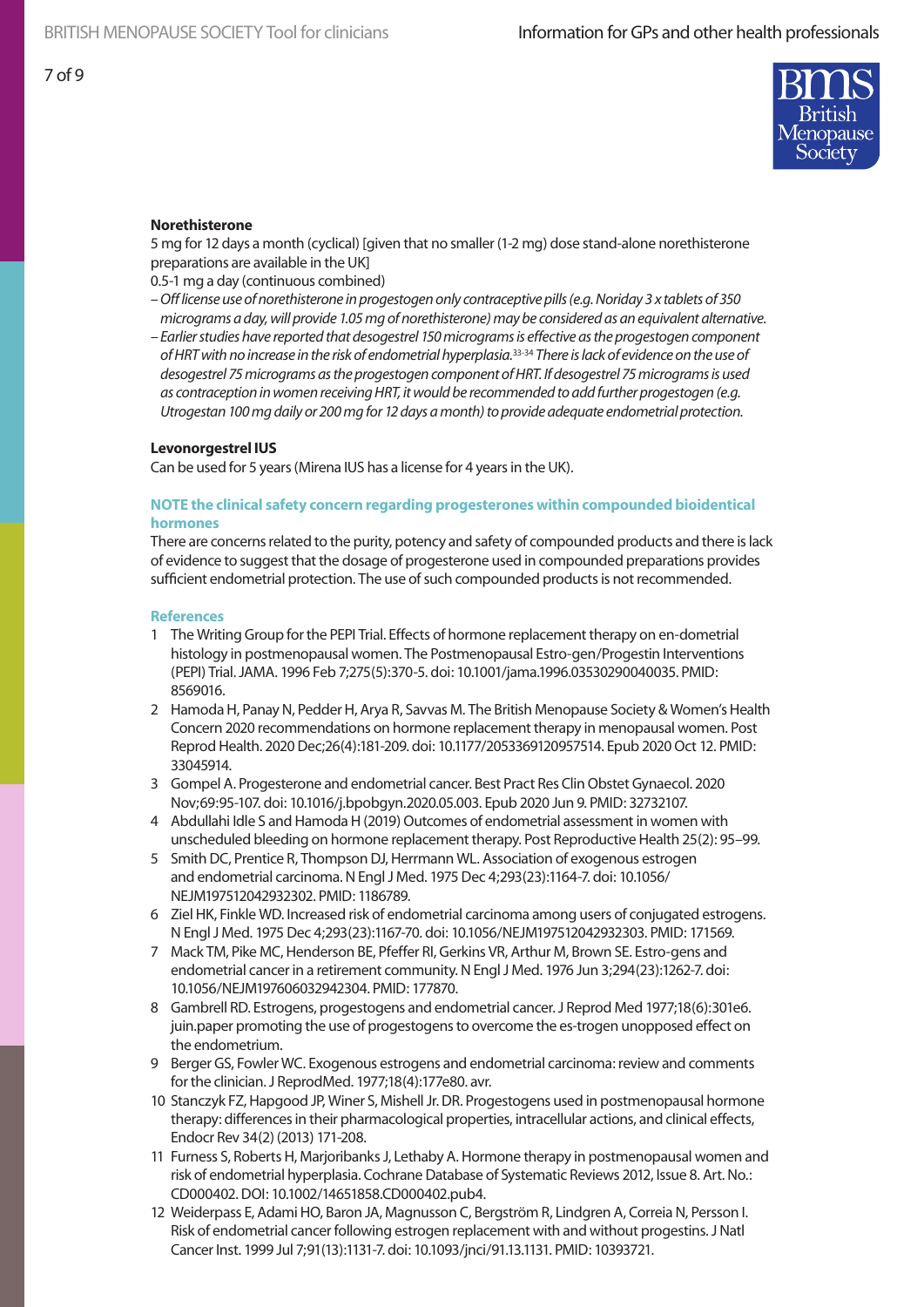

- 13 Doherty JA, Cushing-Haugen KL, Saltzman BS, Voigt LF, Hill DA, Beresford SA, Chen C, Weiss NS. Long-term use of postmenopausal estrogen and progestin hormone therapies and the risk of endometrial cancer. Am J Obstet Gynecol. 2007 Aug;197(2):139.e1-7. doi: 10.1016/j.ajog.2007.01.019. PMID: 17689625.
- 14 Lane G, Siddle NC, Ryder TA, Pryse-Davies J, King RJ, Whitehead MI. Dose dependent ef-fects of oral progesterone on the oestrogenised postmenopausal endometrium. Br Med J (Clin Res Ed). 1983 Oct 29;287(6401):1241-5. doi: 10.1136/bmj.287.6401.1241. PMID: 6315123; PMCID: PMC1549751.
- 15 King RJ, Whitehead MI. Assessment of the potency of orally administered progestins in women. Fertil Steril. 1986 Dec;46(6):1062-6. doi: 10.1016/s0015-0282(16)49880-8. PMID: 2946605.
- 16 Reed SD, Voigt LF, Beresford SA, Hill DA, Doherty JA, Weiss NS. Dose of progestin in postmenopausal-combined hormone therapy and risk of endometrial cancer. Am J Ob-stet Gynecol. 2004 Oct;191(4):1146-51. doi: 10.1016/j.ajog.2004.04.041. PMID: 15507934.
- 17 Rossouw JE, Anderson GL, Prentice RL, LaCroix AZ, Kooperberg C, Stefanick ML, Jackson RD, Beresford SA, Howard BV, Johnson KC, Kotchen JM, Ockene J; Writing Group for the Women's Health Initiative Investigators. Risks and benefits of estrogen plus progestin in healthy postmenopausal women: principal results From the Women's Health Initia-tive randomized controlled trial. JAMA. 2002 Jul 17;288(3):321-33. doi: 10.1001/jama.288.3.321. PMID: 12117397.
- 18 Stute P, Neulen J, Wildt L. The impact of micronized progesterone on the endometrium: a systematic review. Climacteric. 2016 Aug;19(4):316-28. doi: 10.1080/13697137.2016.1187123. Epub 2016 Jun 9. PMID: 27277331.
- 19 Di Carlo C, Tommaselli GA, Gargano V, Savoia F, Bifulco G, Nappi C. Transdermal estra-diol and oral or vaginal natural progesterone: bleeding patterns. Climacteric. 2010 Oct;13(5):442-6. doi: 10.3109/13697137.2010.490605. PMID: 20575654.
- 20 Sriprasert I, Mert M, Mack WJ, Hodis HN, Shoupe D, Use of oral estradiol plus vaginal progesterone in healthy postmenopausal women, Maturitas, Volume 154, 2021, 13-19, ISSN 0378-5122, https://doi. org/10.1016/j.maturitas.2021.09.002.
- 21 Hampton NR, Rees MC, Lowe DG, Rauramo I, Barlow D, Guillebaud J. Levonorgestrel in-trauterine system (LNG-IUS) with conjugated oral equine estrogen: a successful regi-men for HRT in perimenopausal women. Hum Reprod. 2005;20:2653–2660.
- 22 Varila E, Wahlstrom T, Rauramo I. A 5-year follow-up study on the use of a levonorg-estrel intrauterine system in women receiving hormone replacement therapy. Fertil Steril. 2001;76:969– 973.
- 23 Suvanto-Luukkonen E, Kauppila A. The levonorgestrel intrauterine system in menopausal hormone replacement therapy: five-year experience. Fertil Steril. 1999;72:161–163
- 24 Bednarek PH and Jensen JT (2009) Safety, efficacy and patient acceptability of the con-traceptive and non-contraceptive uses of the LNG-IUS. International Journal of Wom-en's Health 1: 45–58.
- 25 Panay N. BMS Consensus statement: Bioidentical HRT. Post Reproductive Health. 2019;25(2):61- 63. doi:10.1177/2053369119841844.
- 26 Maina WC, Morris EP. Management of women requesting subtotal hysterectomy. Menopause International. 2010;16(4):152-155. doi:10.1258/mi.2010.010038
- 27 Gemmell LC, Webster KE, Kirtley S et al. The management of menopause in women with a history of endometriosis: a systematic review, Human Reproduction Update, Volume 23, Issue 4, July-August 2017, Pages 481–500, https://doi.org/10.1093/humupd/dmx011
- 28 Soliman NF & Hillard TC. 2006 Hormone replacement therapy in women with past his-tory of endometriosis, Climacteric, 9:5, 325-335, DOI: 10.1080/13697130600868711
- 29 Istre O, Holm-Nielsen P, Bourne T, Forman A. Hormone replacement therapy after transcervical resection of the endometrium. Obstet Gynecol. 1996 Nov;88(5):767-70. doi: 10.1016/0029- 7844(96)00308-0. PMID: 8885910.
- 30 Burbos N, Musonda P, Duncan TJ, et al. (2012) Postmenopausal vaginal bleeding in women using hormone replacement therapy. Menopause International 18: 5–9.
- 31 Intercollegiate Guidelines Network (2002) Investigation of postmenopausal bleeding, a national clinical guideline. Edinburgh: Scottish Intercollegiate Guidelines Network.
- 32 Pickar JH, Archer DF, Goldstein SR et al. Uterine bleeding with hormone therapies in menopausal women: a systematic review. Climacteric 2020 Dec;23(6):550-558.